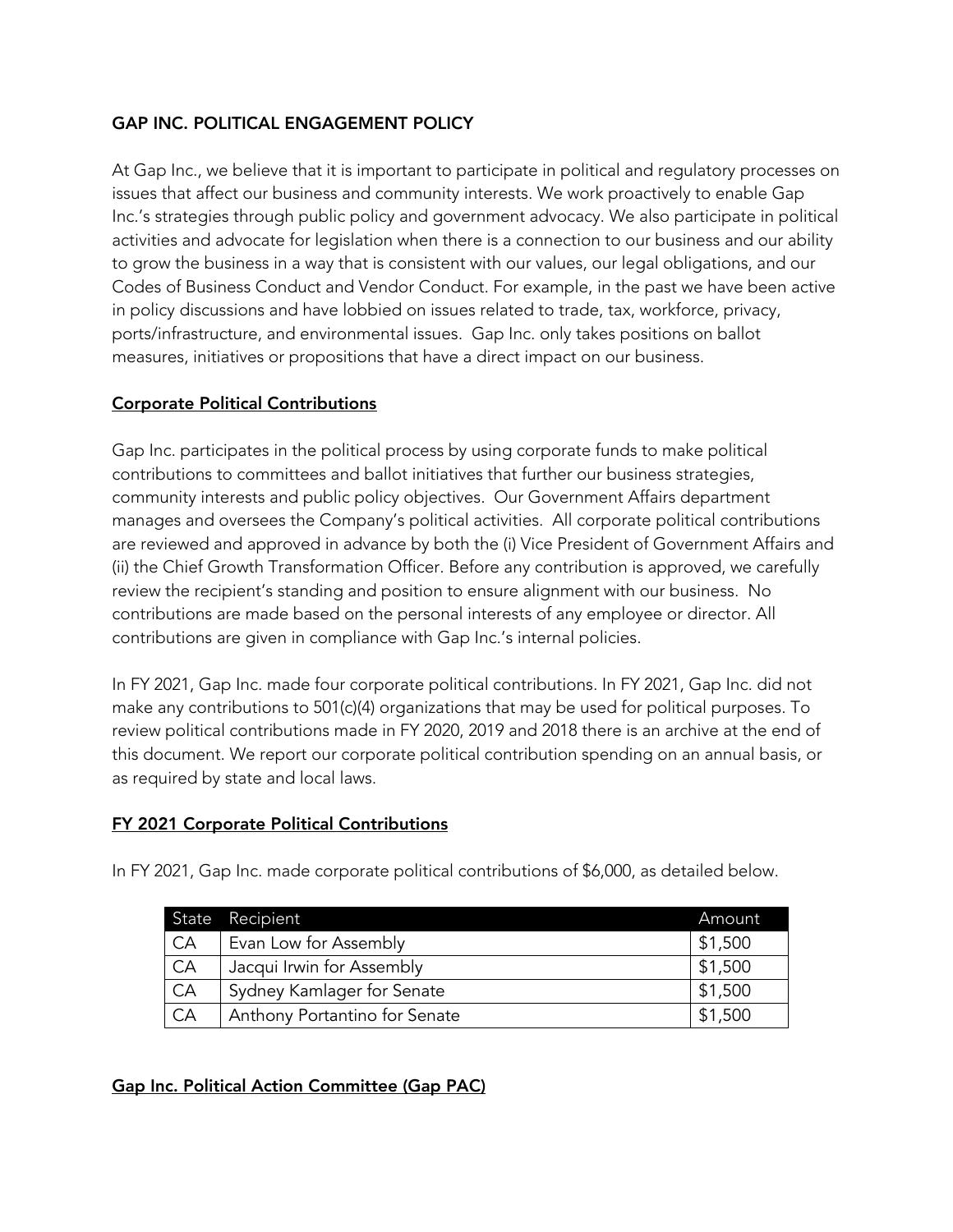Gap Inc. supports employee participation in the political process and provides eligible employees with the opportunity to contribute to the Gap Inc. Political Action Committee (Gap PAC). Gap PAC is a separate legal entity, with its own oversight council, and is funded solely from voluntary contributions made by eligible Gap Inc. employees, directors, stockholders, and their families. Gap PAC supports candidates and committees that best support our business goals and strategies.

Gap PAC was formed to impact public policy relevant to our business interests, guided by our company purpose to be inclusive, by design. The slate of giving is overseen by an internal PAC Council comprised of individuals from legal, government affairs, store operations, and logistics. Other PAC Council members may be added.

The PAC Council bases its giving decisions on a number of factors, most importantly the policy positions of individual candidates, committees and organizations on issues that impact our business priorities. Other factors that are considered include

- Serving in leadership in the House or Senate
- Members of key committees of jurisdiction on issues relevant to our business, notably the House Ways & Means and Senate Finance Committees
- Members representing states and congressional districts where Gap Inc. has a significant presence.

The Vice President of Government Affairs manages and oversees all Gap PAC contributions after consultation and approval by our internal PAC Council. All Gap PAC contributions are made in a legal, ethical and transparent manner in accordance with federal laws and regulations governing political action committees. All Gap PAC contributions are fully and publicly disclosed in reports filed with the Federal Election Commission (FEC).

In Calendar Year (CY) 2021, Gap PAC made \$81,500 in political contributions and had \$90,285.44 in incoming receipts. We report Gap PAC political contribution spending on an annual or quarterly basis per FEC reporting requirements. Gap PAC's FEC reports can be found on the FEC website.

## Board Oversight

Our corporate contributions are reviewed annually by the Gap Inc. Board of Directors. The Board also receives periodic updates regarding our political activities.

## Gap Inc. Association Memberships

Gap Inc. is a member of various industry and trade associations that further our business, economic and community interests. These associations keep us informed on developments and trends in our industry and help us focus our advocacy in the most effective way. We often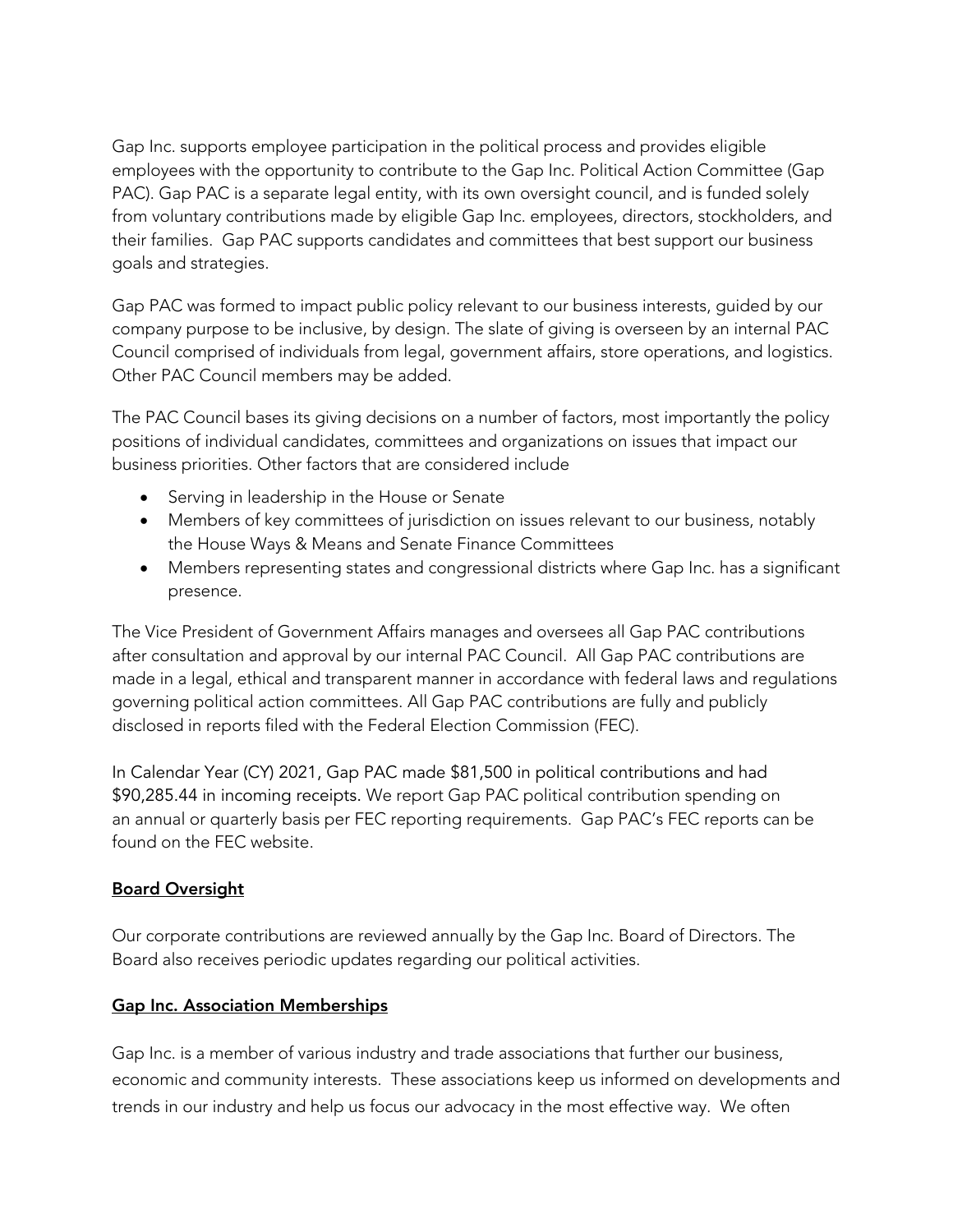communicate and advocate our positions through our membership in concert with our industry partners. All dues paid to these trade associations are made with corporate funds. In Calendar Year (CY) 2021, the estimated expenditure was \$1,459,360, 65% of which supported nondeductible lobbying activities. A list of trade associations Gap Inc. supported in CY 2021 is included at the end of this report.

#### 527 Organizations/Independent Expenditures

As a matter of policy, neither Gap Inc. nor Gap PAC make any contributions to organizations commonly known as "527 Organizations," which are political organizations that are not regulated by state or federal election regulations. Similarly, we do not make contributions through independent expenditure committees.

#### Trade Associations

The following is a list of U.S.-based trade and industry associations that Gap Inc. supported in CY 2021 in excess of \$1,000 that engage in significant public policy advocacy related to our core business interests. Our financial support to these organizations in CY 2021 was approximately \$1,459,360, 65% of which supported non-deductible lobbying activities.

| Organization                                                 |
|--------------------------------------------------------------|
| American Apparel and Footwear Association                    |
| <b>Business Roundtable</b>                                   |
| California Retailers Association                             |
| Florida Retailers Association                                |
| Illinois Retail Merchant Association                         |
| National Association of Business Political Action Committees |
| National Business Group on Health                            |
| National Retail Federation                                   |
| Retail Council Of New York State                             |
| Retail Industry Leaders Association                          |
| San Francisco Chamber of Commerce                            |
| San Francisco Committee on Jobs                              |